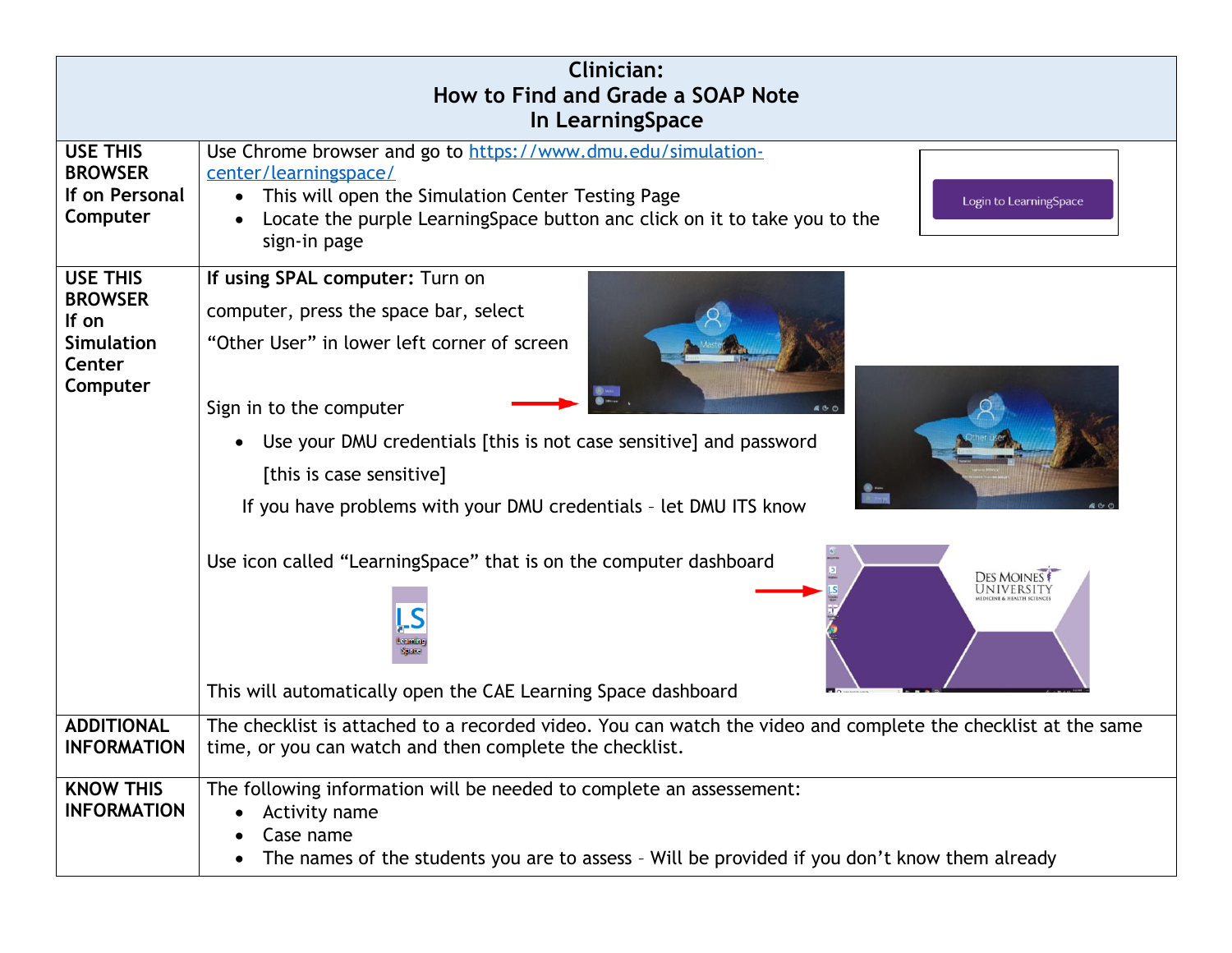| <b>Find Activity on Dashboard</b>                                                                                                                                                                                                                                                                                                                                                                                                                                                                                                                                                                                                                                                                                                                                                                                                                                                                                                                                                                                                                                                                                |                        |
|------------------------------------------------------------------------------------------------------------------------------------------------------------------------------------------------------------------------------------------------------------------------------------------------------------------------------------------------------------------------------------------------------------------------------------------------------------------------------------------------------------------------------------------------------------------------------------------------------------------------------------------------------------------------------------------------------------------------------------------------------------------------------------------------------------------------------------------------------------------------------------------------------------------------------------------------------------------------------------------------------------------------------------------------------------------------------------------------------------------|------------------------|
| ඹ<br>II.<br>旨<br><b>RECORDING</b><br><b>VIDEO REVIEW</b><br><b>REPORTS</b>                                                                                                                                                                                                                                                                                                                                                                                                                                                                                                                                                                                                                                                                                                                                                                                                                                                                                                                                                                                                                                       |                        |
| <b>12</b> YOUR ACTIVITIES<br>Search activities<br>Q<br>Upcoming Activities (0)<br>Current Activities (15)<br><b>COM2022 CRS Cardio SPAL OPEN TILL 11/28 12:00 AM FON DATA ENTRY</b><br><b>EPORTS</b><br>OEQS<br>1. Find the Activity on your dashboard. We are using COM2022 CRS Cardio SPAL for this example.<br>The Open-Ended Question Scoring screen opens.<br><b>Select SOAP Note to Grade</b><br>$\rightarrow$<br>Scoring<br>Case: Erin/Aaron Jones (Left heel hurting)<br>Part: Post-Encounter Learner<br>Learners<br>Questions<br>Selected Learner: (Learner001, Test 0/5/5)<br>(Learner001, Test 0/5/5) Learner011, Test 0/5/5 Learner012, Test 1/5/5 Learner023, Test 0/5/5 Learner024, Test 0/5/5 Learner034, Test 0/5/5 Learner036, Test 0/5/5 Learner02, Test 0/5/5 Learner02, Test 0/5/5 Learner02, Test<br>1. Verify the Activity name displayed in the Activity dropdown menu. If you need a different Activity, select it from the<br>dropdown menu.<br>3. All SOAP Notes are in the Post-Encounter Learner Part. If necessary, use the Part dropdown menu to select Post-Encounter<br>Learner. |                        |
| 2. Click the blue OEQS button after the Activity name.                                                                                                                                                                                                                                                                                                                                                                                                                                                                                                                                                                                                                                                                                                                                                                                                                                                                                                                                                                                                                                                           |                        |
|                                                                                                                                                                                                                                                                                                                                                                                                                                                                                                                                                                                                                                                                                                                                                                                                                                                                                                                                                                                                                                                                                                                  |                        |
| <b>A</b> CAELearningSpaceEnterprise                                                                                                                                                                                                                                                                                                                                                                                                                                                                                                                                                                                                                                                                                                                                                                                                                                                                                                                                                                                                                                                                              | ? L Krueger, Alison    |
| <b>Open-Ended Questions</b>                                                                                                                                                                                                                                                                                                                                                                                                                                                                                                                                                                                                                                                                                                                                                                                                                                                                                                                                                                                                                                                                                      |                        |
| <b>Activity:</b> Test Clinician Training SPAL                                                                                                                                                                                                                                                                                                                                                                                                                                                                                                                                                                                                                                                                                                                                                                                                                                                                                                                                                                                                                                                                    |                        |
|                                                                                                                                                                                                                                                                                                                                                                                                                                                                                                                                                                                                                                                                                                                                                                                                                                                                                                                                                                                                                                                                                                                  |                        |
| Learner(s)                                                                                                                                                                                                                                                                                                                                                                                                                                                                                                                                                                                                                                                                                                                                                                                                                                                                                                                                                                                                                                                                                                       | Hide scored learner(s) |
| x/y/z Scored responses / All responses / All questions                                                                                                                                                                                                                                                                                                                                                                                                                                                                                                                                                                                                                                                                                                                                                                                                                                                                                                                                                                                                                                                           | <b>Score</b>           |
|                                                                                                                                                                                                                                                                                                                                                                                                                                                                                                                                                                                                                                                                                                                                                                                                                                                                                                                                                                                                                                                                                                                  |                        |
|                                                                                                                                                                                                                                                                                                                                                                                                                                                                                                                                                                                                                                                                                                                                                                                                                                                                                                                                                                                                                                                                                                                  |                        |
|                                                                                                                                                                                                                                                                                                                                                                                                                                                                                                                                                                                                                                                                                                                                                                                                                                                                                                                                                                                                                                                                                                                  |                        |
| To grade the SOAP Note:<br>2. Select the Case from the Case dropdown menu.                                                                                                                                                                                                                                                                                                                                                                                                                                                                                                                                                                                                                                                                                                                                                                                                                                                                                                                                                                                                                                       |                        |
| 4. Click the blue Learner box next to the Questions box, then select the learner's name you are wanting to grade (names with<br>a checkmark in a green circle means that note has been graded<br>5. Click the blue Score button to open the SOAP Note.                                                                                                                                                                                                                                                                                                                                                                                                                                                                                                                                                                                                                                                                                                                                                                                                                                                           |                        |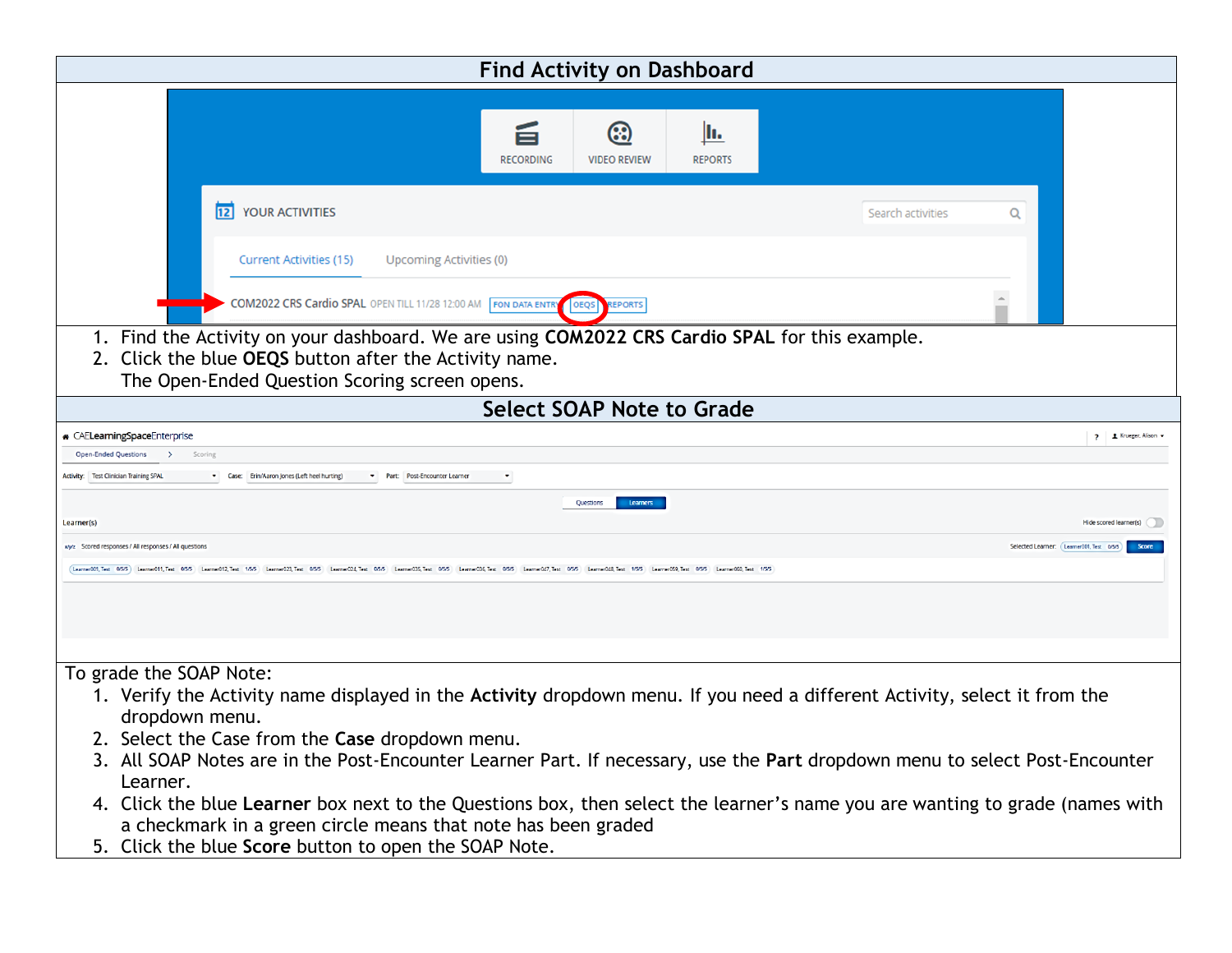| Learner001, Test 1/5/5                            |           |                                                                                                                                                                         |                          | x/y/z<br>Scored responses / All responses / All questions |
|---------------------------------------------------|-----------|-------------------------------------------------------------------------------------------------------------------------------------------------------------------------|--------------------------|-----------------------------------------------------------|
| Question(s)<br>$\checkmark$<br>$\curvearrowright$ | 1/5       | Response                                                                                                                                                                | Video                    | Rela<br>ed Open-Ended Scoring                             |
| $\equiv$ CPMS 9pt Rubric SOAP Template            |           | Response<br>10/30/2019 03:26:56 AM                                                                                                                                      |                          | > Scoring Notes                                           |
| Subjective                                        | $\bullet$ | Vitals: BP:130/82, Temp: 98.6 degrees Fahrenheit, Pulse: 72 beats                                                                                                       |                          |                                                           |
| Objective                                         |           | per minute,<br>Respirations: 12 per minute non-labored                                                                                                                  |                          | Score: Select • Not yet submitted                         |
| Assessment                                        |           | Dorsalis Pedis and Posterior Tibial Pulses 2/4 bilaterally. Capillary<br>refill is less than 3<br>seconds bilaterally. Skin texture and turgor are within normal limits |                          | Optionally added extra<br>Bonus points:<br>points         |
| Plan                                              |           | bilaterally. Patient<br>has no edema, macerations, dryness, or hair on her feet bilaterally.                                                                            |                          |                                                           |
| Global                                            |           | Patient denies<br>shaving her feet. Patient's feet feel warm at the top and colder to<br>the toes bilaterally,                                                          |                          | Comments                                                  |
|                                                   |           | which the patient relates to the temperature of the room. Patient                                                                                                       |                          |                                                           |
|                                                   |           | has negative Tinnel's<br>sign bilaterally. Proprioception and sharp/dull tests were within<br>normal limits bilaterally.                                                | $\overline{\phantom{a}}$ | Skip<br>Submit                                            |

- The learner's name will be in the upper left hand corner
- The left column allows you to select what part of the SOAP Note you want to grade
- The middle column shows what the student typed for that section of the SOAP Note, also a video tab to view video
- The right column contains the Scoring Rubric you are filling out for that section of the SOAP Note
- Click on the **>** icon next to **Scoring Notes** to see instructions specific to that category Click **Select** tab next to Score: to select score number. If number you need is not showing, select other, which will open a box for you to type the score number desired.

A comment box is located at the bottom of each section, rather than each question. LearningSpace calculates the score automatically based on the answers you select.

- When you have finished, click the blue **Submit** button, this will take you to the next topic. The list of Notes to score opens.
- NOTE: The checklist shown here is for instructional purposes only.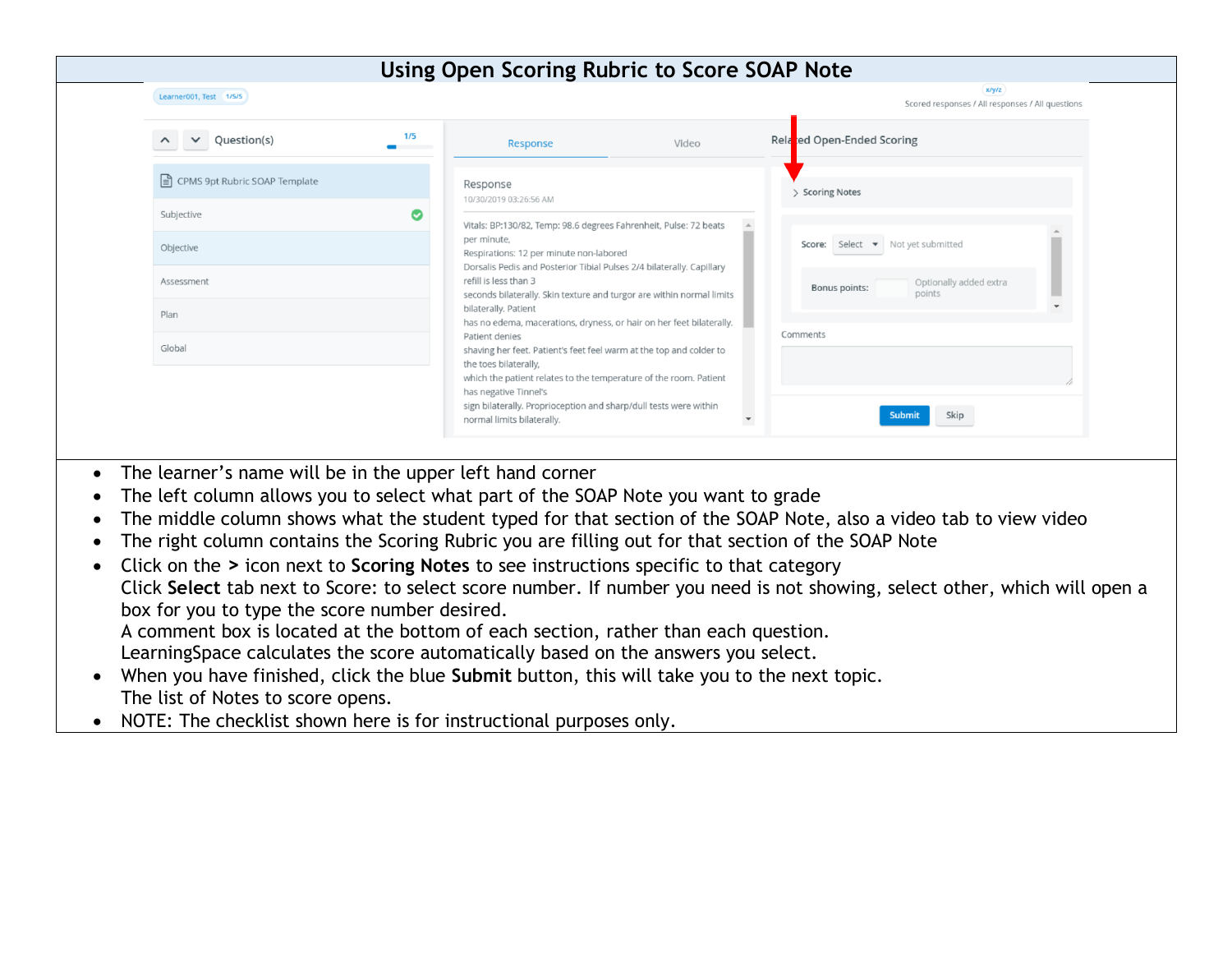## **Using a Checklist to Grade a SOAP Note**

| $\vee$ Question(s)                                     | 6.18         | Response                                                                                                                                                                                                                                                                                                                                                                                                                                                                                                                         | Related Open-Ended Scoring                                                                                                                                                                                                                                                                                                                                                                                      |  |
|--------------------------------------------------------|--------------|----------------------------------------------------------------------------------------------------------------------------------------------------------------------------------------------------------------------------------------------------------------------------------------------------------------------------------------------------------------------------------------------------------------------------------------------------------------------------------------------------------------------------------|-----------------------------------------------------------------------------------------------------------------------------------------------------------------------------------------------------------------------------------------------------------------------------------------------------------------------------------------------------------------------------------------------------------------|--|
| CRS Template Patient Note<br>Subjective                | ۰            | Response<br>10/15/2019 04:13:00 PM<br>Name: Dana Montelle                                                                                                                                                                                                                                                                                                                                                                                                                                                                        | CR5 Template History<br>CBS SOAP Hx T                                                                                                                                                                                                                                                                                                                                                                           |  |
| Objective<br>Differential Diagnosis #1                 | $\circ$<br>۰ | Date: 14 Oct 2019<br>HPs 58 y/o white woman presenting with stomach pain that began 4 months ago after stress of losing her<br>job 6 months ago. Pain is allevated with antacids and eating and aggravated with drinking coffee. Pain has<br>been worsening since onset and is described as a burning sensation. Severity is rated as anywhere between<br>3-7 on a 1-10 scale. No associated symptoms reported.<br>PROS: negative for nausea, vomiting, fever, chills, diamhea, constipation, weight changes, blood in stools or | 1. Chief Compiaint<br>Does not have to be in quotes. First line of subjective ok.                                                                                                                                                                                                                                                                                                                               |  |
| Differential Diagnosis #2                              | ۰            |                                                                                                                                                                                                                                                                                                                                                                                                                                                                                                                                  | E No<br>W Yes                                                                                                                                                                                                                                                                                                                                                                                                   |  |
| Differential Diagnosis #3<br>Additional Assessment(s): | ◓<br>۰       | black stools, diet changes, positive for appetite changes (patient gets full faster)<br>Preventive #1 - influenza immunization last fall<br>#2 - colonoscopy 50 years ago, normal                                                                                                                                                                                                                                                                                                                                                | 2 HPI: Q R<br>Quality = Burning Region = Engastric                                                                                                                                                                                                                                                                                                                                                              |  |
| Plant                                                  | ۰            | Mods: antacids 500mg as noeded for 4 months, louprofen every 6 hours for 2 months                                                                                                                                                                                                                                                                                                                                                                                                                                                | <b>Ill</b> Not Documented<br>R Quality                                                                                                                                                                                                                                                                                                                                                                          |  |
| Global                                                 | $\circ$      | Allergies: negative for food, environmental, positive for suffa gets hives<br>PMH; arthritis in knee.                                                                                                                                                                                                                                                                                                                                                                                                                            | III Region                                                                                                                                                                                                                                                                                                                                                                                                      |  |
|                                                        |              | PSH: tonsillectomy in childhood<br>FH: father, alive, stomach ulcers<br>mom - died in car accident, history unknown<br>Social: positive for tobacco use 1/2 ppd for 20 yrs, positive for 5hr energy and coffee 1-2 cops/day, negative<br>for itidt drug use, alcohol, regular diet with pasta and rice                                                                                                                                                                                                                           | 3 HPI: Additional<br>Can include: Octet (4 months ago); Previous (At first I had the pain only a couple times a<br>week, but now it's every day!; Pallating (Antack) helps pretty quickly, eating); Progression<br>(Worse); Provoking (After coffee intake); Quancity (every day); Radiation (none); Severity<br>(burps a lot after eating, feels full faster, not able to eat as much); Scale (sometimes 3/10, |  |
|                                                        |              |                                                                                                                                                                                                                                                                                                                                                                                                                                                                                                                                  | Comments                                                                                                                                                                                                                                                                                                                                                                                                        |  |

- 1. The learner's name will be in the upper left hand corner
- 2. The left column allows you to select what part of the SOAP Note you want to grade
- 3. The middle column shows what the student typed for that section of the SOAP Note, also a video tab to view video
- 4. The right column contains the checklist you are filling out for that section of the SOAP Note
- 5. Instructions specific to a question will show in gray just under the question. Questions that have circles to click have only 1 option to select. Questions that have squares have multiple answers that may be selected.

A comment box is located at the bottom of each section, rather than each question.

LearningSpace calculates the score automatically based on the answers you select.

6. When you have finished, click the blue **Submit** button, this will take you to the next topic. The list of Notes to score opens.

NOTE: The checklist shown here is for instructional purposes only.